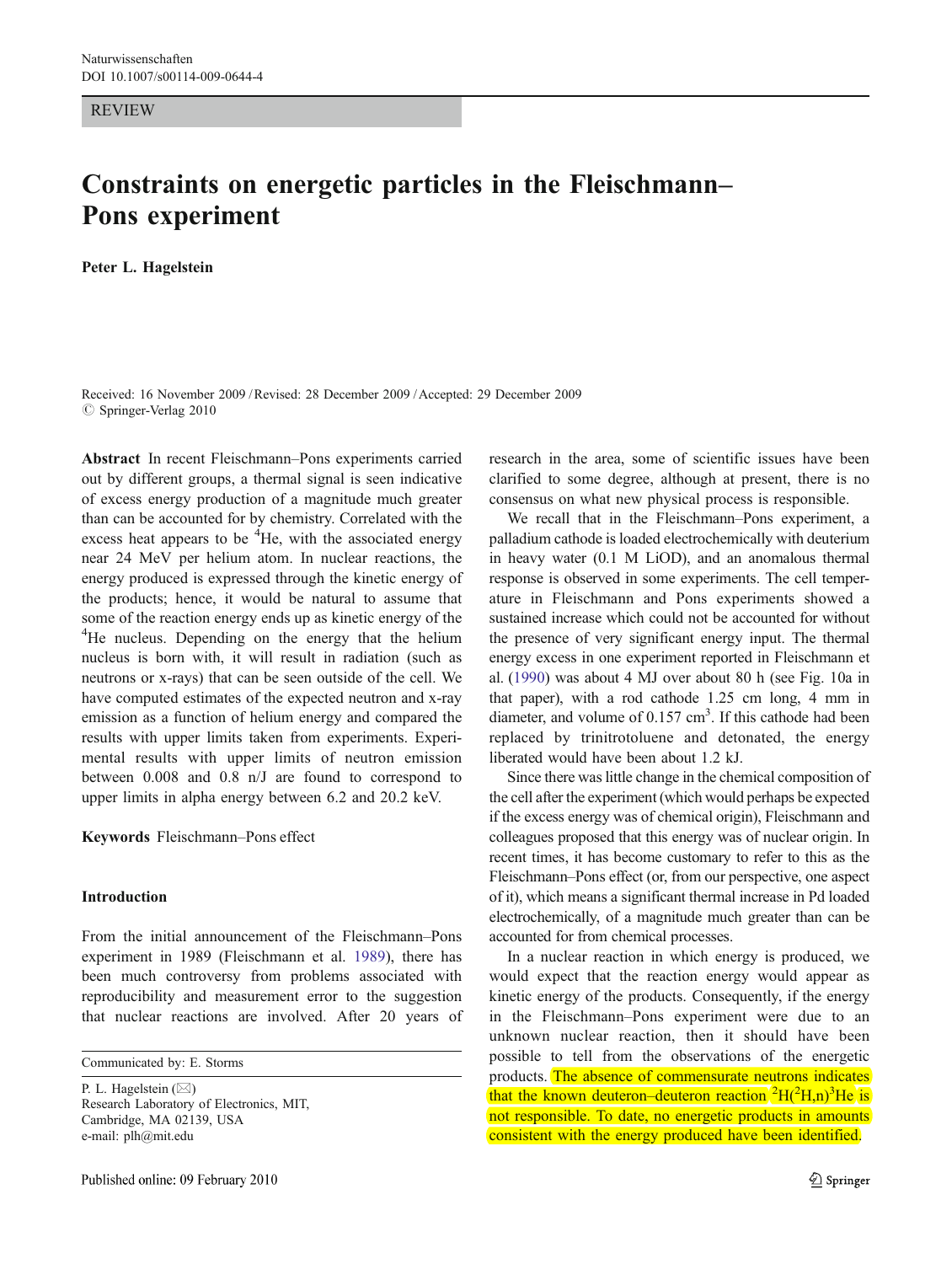There are different conclusions which might be drawn from this. One possibility is to assert that if no commensurate energetic particles are present, then no nuclear reactions occur. This has been the point of view of most of the physics community since 1989 and suggests that the thermal effect are due to measurement error or an artifact. This point of view is supported by one of the foundations of nuclear physics, which holds that energetic reaction products are a necessary consequence of energy and momentum conservation.

However, the great many subsequent observations of excess heat in the Fleischmann–Pons experiment (McKubre et al. [1994;](#page-6-0) Storms [2007\)](#page-7-0) argue for a different conclusion. In addition, <sup>4</sup>He has been observed in the gas phase in amounts in proportion with the energy produced (Miles et al. [1993,](#page-6-0) [1994;](#page-6-0) Miles [2004](#page-6-0); Hagelstein et al. [2005](#page-6-0)). The latter observation was unexpected and remains even now an astonishing result. Such a large amount of excess energy produced with commensurate <sup>4</sup>He as a product can be interpreted as indicative of a new physical process. Although there is general agreement on the part of those working on the problem that this is the case, there is much less agreement as to what specific process is responsible.

At recent workshops at the Naval Postgraduate School, some of our physics colleagues argued strongly in favor of mechanisms in which two deuterons fused to make <sup>4</sup>He, carrying away most of the energy by pushing off of a much heavier nucleus. Such an approach seemed to make the most sense to them when faced with a discussion of the new observations, given their point of view about what can happen in a nuclear reaction. If the alpha were produced deep within the cathode, then it would be "hidden" in the sense that it would not make it out to the cathode surface to be measured.

However, it is in general not so easy to "hide" energetic particles in PdD. It is the case that an energetic alpha has a range between microns and tens of microns in PdD, so that one could reasonably argue that it might not exit the cathode and register as an energetic particle. While slowing down, one would expect it to give rise to various kinds of secondary radiation which can make it out of the cathode and which can be observed. We consider in this work such secondary processes that lead to neutrons, x-rays, and γrays. As detailed below, we have found that energetic alphas (E>20 keV) are not a possibility in this context. Therefore, little of the 24-MeV per <sup>4</sup>He can be carried away by this particle's kinetic energy.

This problem is interesting for a number of reasons. On one hand, there have been reported excess heat events which have occurred when neutron detectors are present (the most stringent constraints come from secondary neutron emission). In most cases, no neutrons were seen correlated with excess heat production. As a result, we are able to develop upper limits on the number of neutrons per unit energy produced from these measurements, which can be used to develop upper limits on the initial kinetic energy of the reaction product helium nuclei. The result of this argument is that the helium nuclei must be born with a very low kinetic energy relative to the inferred reaction energy. On the other hand, we can check to see whether a proposed model is consistent with the experimental upper limits. From the results, we will see that the naive model outlined above with the "hidden" alpha particles is inconsistent with experiment because easily detected secondary radiation would be produced as the alpha particle was stopped by surrounding material.

# Materials and methods

To make the case outlined above, we require theoretical estimates for the yields of neutrons, x-rays, and  $\gamma$ -rays assuming an energetic alpha particle is created. For the direct reactions summarized below, we have found results for cross sections in the literature. Yields were computed by integrating the cross sections over an average trajectory as determined by the stopping power from the SRIM code of Ziegler et al. [\(2008](#page-7-0)). In the case of secondary neutron emission resulting from collisions of alpha particles with deuterons, we started with accurate tabulated cross sections, computed the neutron yield for fast deuterons, and then we developed secondary neutron cross sections using a classical path model for alpha-deuteron collisions. We searched through more than a thousand papers in the published and unpublished literature on the Fleischmann– Pons experiment to find results we could use to develop estimates for upper limits of particle emission per unit energy. By comparing the experimental results with the theoretical results, we are able to develop upper limits on the alpha energy.

# Results

We summarize results below for the yield of energetic neutrons from alpha-induced deuteron break up, and for secondary neutron emission resulting from alpha-deuteron elastic scattering; for alpha-induced x-ray emission from Pd and Pt; and for gamma emission from <sup>6</sup>Li resulting from alpha capture on deuterons, and for 478 keV emission from  ${}^{7}$ Li resulting from alpha excitation. We next summarize relevant experimental results and find that the most stringent upper bounds can be obtained from measurements of neutrons from experiments where excess power was observed.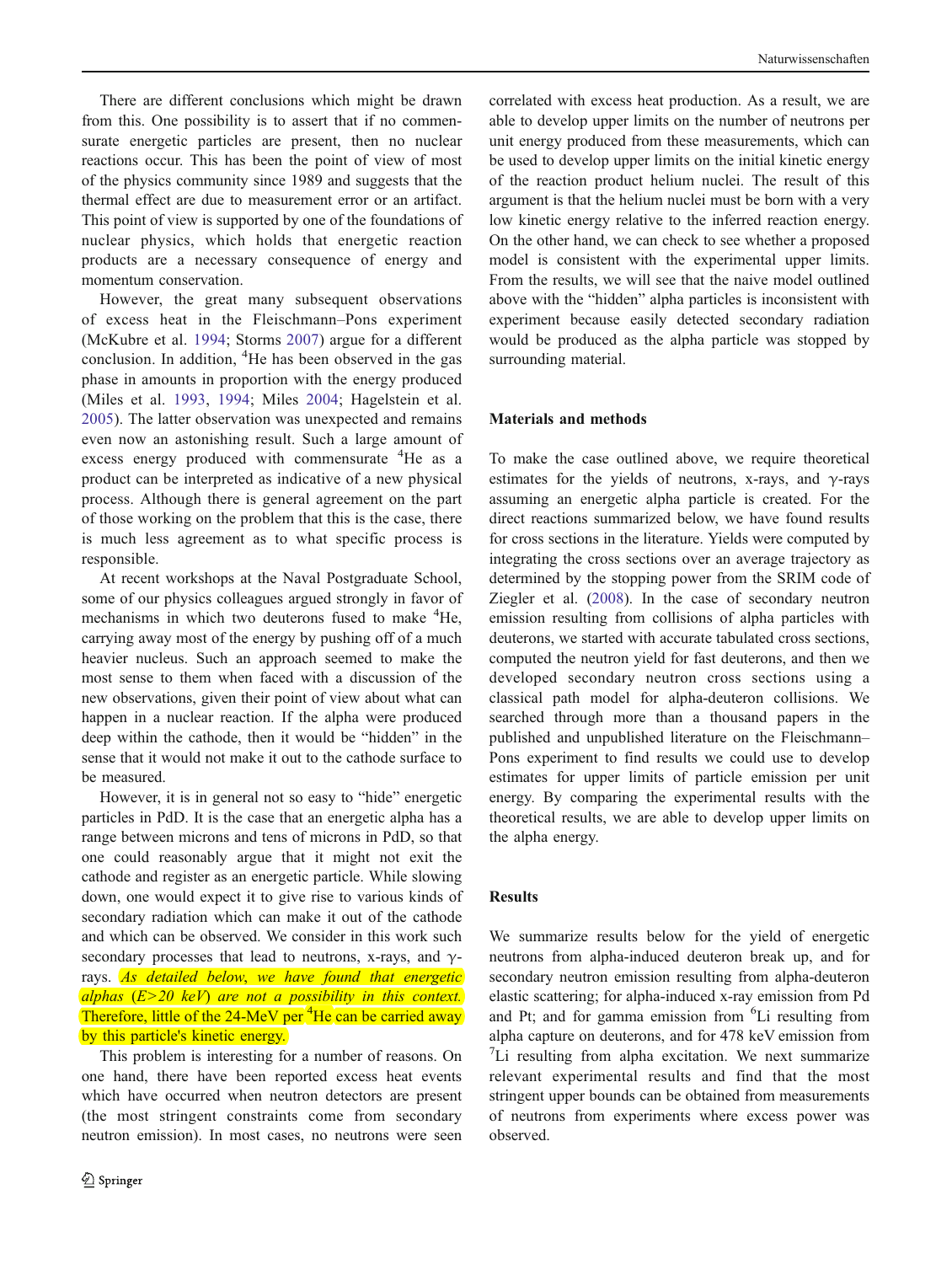#### Alpha-induced deuteron break up

The alpha-deuteron break up reaction  ${}^{4}$ He( ${}^{2}$ H,np)<sup>4</sup>He has the potential to produce energetic neutrons above the alpha energy threshold at 3.34 MeV in the lab frame. That this process could be used as a diagnostic for fast alpha emission in the Fleischmann–Pons experiment was discussed previously by Takahashi et al. ([1995\)](#page-7-0). For this reaction, the integrated cross section has been determined in the literature at only a few energies. We have constructed an empirical cross section of the form

$$
\sigma(E) = A \left( \frac{E_r - E_0}{E_r - E_0} \right)^s e^{-bE_r^2} \tag{1}
$$

with

$$
A = 10.3 \text{ b} \qquad s = 3.17
$$
  

$$
E_0 = 2.40 \text{ MeV} \qquad b = 0.015 \text{ MeV}^{-2}
$$

where  $E$  is the alpha energy in the lab frame, and where  $E_r$ is the center of mass energy. This cross section is matched to a measurement by Kambara et al. [\(1978](#page-6-0)), which gives  $290\pm60$  mb for an incident deuteron energy of 7.8 MeV. This model reflects the near threshold dependence for the zero-angle neutron production cross section of Henkel et al. [\(1955](#page-6-0)), which becomes small at energies above the threshold for break up at  $E_r = 2.22$  MeV. The <sup>4</sup>He(<sup>2</sup>H, np)<sup>4</sup>He cross section is discussed in (Shanley [1969](#page-6-0)).

The yield of break up neutrons from this reaction is computed by integrating the deuteron density and cross section over the path of an alpha that slows down in PdD and in  $D_2O$  according to

$$
Y(E) = \int_{0}^{R(E)} N_d \sigma[E(x)] dx
$$
 (2)

where  $N_d$  is the number of deuterium atoms per unit volume.

We used the alpha stopping power from the SRIM code of Ziegler et al. ([2008\)](#page-7-0). To compare with experimental results for the upper limit on the number of neutrons per Joule, it is useful here to present the result of this computation as yield divided by energy.

Results are shown in Fig. 1. We see that if the excess power were expressed as energetic alpha particles with an energy above about 7.5 MeV, then readily measurable fast neutron signals would be present.

#### Alpha-deuteron capture

It is possible for an alpha to be captured on a deuteron with the emission of a gamma in a <sup>4</sup>He(d, $\gamma$ )<sup>6</sup>Li reaction. The associated cross section has been studied by (Nolette et al.



Fig. 1 Number of neutrons produced per unit alpha energy from deuteron break up reactions as a function of incident alpha energy

[2001](#page-6-0)). Although the cross section is finite to much lower alpha energy than for alpha-induced deuteron break up, it is much smaller since it involves an electromagnetic interaction rather than a strong force interaction.

We show the resulting yield per unit alpha energy in Fig. 2. The gamma emission that would result from this process is potentially observable if the average alpha energy were a few megaelectron volts.

Secondary neutrons resulting from knock-on deuterons

Energetic alpha particles will collide with deuterons to produce energetic deuterons, and if these have sufficient energy, then deuteron–deuteron fusion will occur producing secondary neutron from the <sup>2</sup>H(<sup>2</sup>H,n)<sup>3</sup>He reaction. We have computed the yield of secondary neutrons from this process using an impact parameter formulation based on classical



Fig. 2 Number of gammas produced per unit alpha energy from alpha capture on deuterons as a function of alpha energy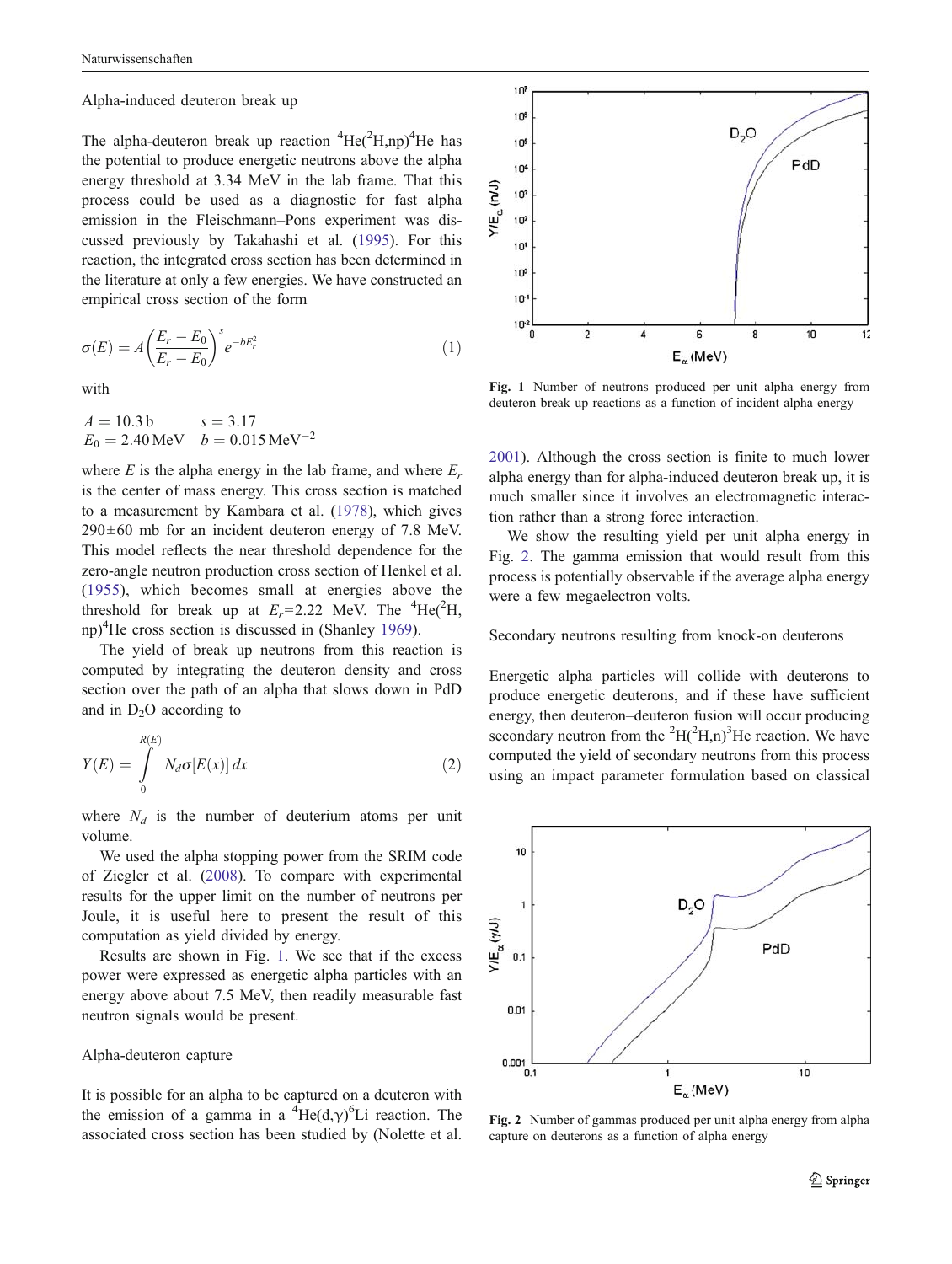<span id="page-3-0"></span>scattering trajectories. The secondary neutron cross section  $\sigma(E)$  in this model is evaluated from

$$
\sigma(E) = \int_{0}^{\infty} Y[E_d(E, b)] 2\pi b db \tag{3}
$$

In this model, an alpha particle with incident energy  $E$ collides with a deuteron on a trajectory described by an impact parameter  $b$ , and the resulting scattering problem is solved. The deuteron gains energy  $E_d$  (which depends on E and b) during the collision, and given the deuteron energy, we can compute the resulting secondary neutron yield Y. By weighting the impact parameter integration by the secondary neutron yield, we can compute the secondary neutron cross section. We have used the stopping power for PdD and for  $D_2O$  from the SRIM code, and the cross section for the  ${}^{2}H(^{2}H,n){}^{3}He$  reaction from the LANL ENDFB-VI online data library, to compute the secondary neutron yields.

The case of  $D_2O$  is of interest since the observation of <sup>4</sup>He in the gas phase indicates that it originates near the cathode surface; hence, energetic particles created near the surface would have a roughly 50% probability of slowing down in the electrolyte. Our calculations refer to particles either slowing down in PdD or in  $D_2O$ . In the case of PdD, we have used a screening energy  $U_e$  of 800 eV (Raiola et al. [2004](#page-6-0)); and for  $D_2O$ , we have used 25 eV. We are able to compute a yield for the secondary neutrons using this secondary neutron cross section. Results for the secondary neutron yield expressed as neutrons per unit energy are shown in Fig. 3. The curves cross in this figure because at higher alpha energy, the yield per unit energy is higher in D<sub>2</sub>O due to the longer range of alphas and deuterons; for alpha energies less than about 8 keV, the screening effects in PdD lead to a larger yield.



Fig. 3 Number of secondary neutrons produced per unit energy from deuteron–deuteron fusion reactions as a result of collisions between alpha particles and deuterons



Fig. 4 Number of Pd  $K_{\alpha}$  x-rays produced per unit alpha energy from alpha impact ionization of Pd in PdD

We see that a significant secondary neutron yield would be expected if alpha particles are born with as little as 10 keV.

#### Pd and Pt K-shell x-rays

Energetic alphas are known to cause K-shell x-ray emission, as has been studied both experimentally and theoretically. We have constructed an x-ray production cross section for Pd by scaling data from measurements for Rh and Ag reported by (Wilson et al. [1977](#page-7-0)). Cross section values outside of the range reported in this work were developed using scaling (Garcia [1971](#page-6-0)) of other experimental cross sections. Results for the yield divided by the alpha energy are shown in Fig. 4.

As will be discussed, Pt K-alpha x-rays have been observed in Fleischmann–Pons experiments (Pt is often used as an anode, and Pt is usually found on the outer Pd



Fig. 5 Ratio of Pd  $K_{\alpha}$  cross section to Pt  $K_{\alpha}$  cross section as a function of alpha energy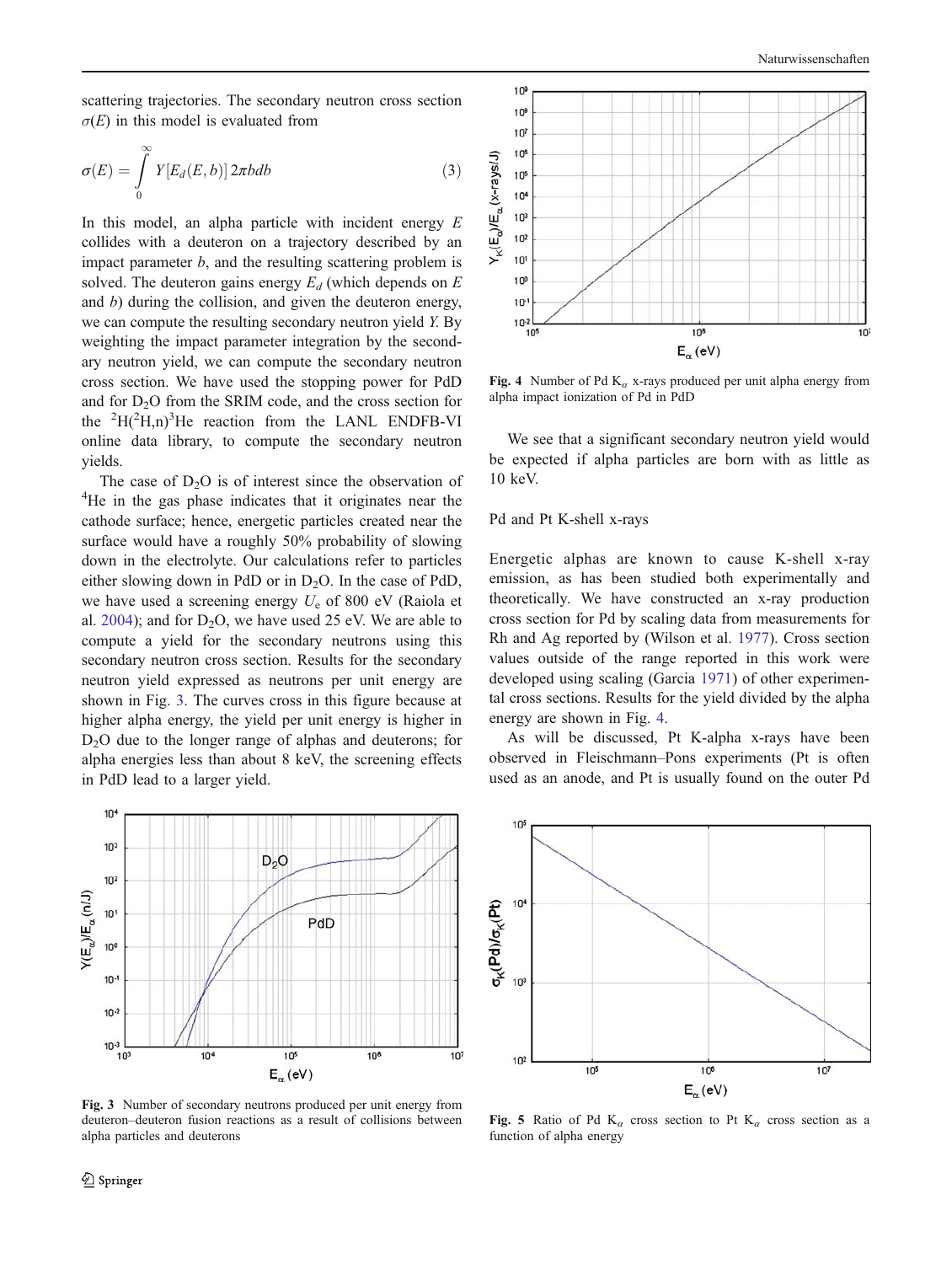<span id="page-4-0"></span>

Fig. 6 Yield of  ${}^{7}Li$  478 keV gammas per unit energy as a function of alpha energy

cathode). Were these x-rays produced by energetic alpha particles, then one would expect more Pd  $K_\alpha$  x-rays than Pt  $K_{\alpha}$  x-rays, since the binding energy is less for Pd. We have plotted the ratio of the K-shell x-ray production cross sections for Pd relative to Pt in Fig. [5.](#page-3-0) One sees that Pd Kshell x-rays would be produced much more efficiently by energetic alphas in the megaelectron volt range.

We conclude that observable K-shell x-ray emission should be expected if the alphas are born with an energy greater than a few hundred megaelectron volts, and that there should be many more Pd K-shell x-rays than Pt Kshell x-rays.

# Alpha-induced gamma emission from <sup>7</sup> Li

The electrolyte in the Fleischmann–Pons experiment is 0.1 M LiOD, and 1 M LiOD is often used in replications. This motivates us to consider whether there are observable consequences of lithium on the surface or in the electrolyte. Fast alphas can disintegrate Li and produce neutrons; however, the associated neutron signal would be small in comparison with the neutrons produced by deuteron disintegration. Gamma emission from the first excited state of <sup>7</sup>Li has been studied over the years, and the associated cross section for alpha excitation (which is relatively large) has been studied. We have used the measurements of

Cusson [\(1965](#page-6-0)) combined with the normalization of Li and Sherr [\(1954\)](#page-6-0), to compute the yield of the 478-keV gamma from alphas interacting with  ${}^{7}Li$  in the electrolyte. Results are shown in Fig. 6 for 1 and 0.1 M LiOD.

Lithium is also incorporated into the outer surface of the cathode as discussed in Yamazaki et al. ([1995\)](#page-7-0) and Uchida et al. ([1999\)](#page-7-0). The contribution of gamma rays from the surface Li will depend on the location of the alpha source, but alphas which have sufficient energy to make 478 keV gammas from surface Li will give a larger signal from the Li in the electrolyte. Because the alpha capture cross section is so small, we expect that gammas from  ${}^{7}$ Li excitation would provide a much stronger signal than gammas from <sup>6</sup> Li resulting from alpha capture.

We conclude that if the initial alpha energy is greater than 1–1.5 MeV, then it should produce an observable 478 keV gamma signal.

Neutron measurements during excess heat events

In the years following the announcement of the Fleischmann–Pons experiment, there were attempts to monitor for neutron emission in connection with calorimetric measurements for excess power. In a few cases, excess power was seen, while neutron detectors were operating. In Table 1, we summarize a selection of results of this kind.

In Scott et al. ([1990\)](#page-6-0), results are given for an open cell experiment in which excess heat was seen and no neutrons, and also for a closed cell experiment in which there was a weak correlation of excess heat and neutron emission. We have taken the numbers from the first of these to estimate an upper limit. If the weak correlation in the closed cell experiment were used to develop a neutron per unit energy number, the result would be about 0.1 n/J. The uncertainty in the neutron measurement is on the order of 10% of the background count rate. In the experiment of Klein et al. [\(1990](#page-6-0)), the largest average excess heat result was for an experiment where the neutron signal was not shown; we have used in this case an estimate of the uncertainty to be about 20% of the background for the other experiments where the data was given. In Wolf et al. ([1990\)](#page-7-0), it is mentioned that an excess heat event at the 5–15% level was seen for a Srinivasan cell. The operating conditions of this

Table 1 Summary of relevant experimental results where excess power was observed and neutron measurements were reported

|                |                  |                 |      | Max $P_{ys}$ (W) Correlated neutrons? Detector Efficiency Signal or background Upper limit (n/J) Correlated (n/J) Reference |       |      |                       |
|----------------|------------------|-----------------|------|-----------------------------------------------------------------------------------------------------------------------------|-------|------|-----------------------|
| $\overline{4}$ | Uncorrelated     |                 |      | NE-213 $1.46 \times 10^{-3}$ 40 n/24 h                                                                                      | 0.008 |      | Scott et al. 1990     |
| 6              | Uncorrelated     | BF <sub>3</sub> | 0.01 | $0.25 \text{ n/s}$                                                                                                          | 0.8   |      | Klein et al. 1990     |
| 0.10           | Uncorrelated     | NE-213          | 0.05 | $0.5$ n/min                                                                                                                 | 0.17  |      | Wolf et al. 1990      |
| 100            | Weak correlation | NE-213          | N/A  | n/s                                                                                                                         |       | 0.01 | Takahashi et al. 1993 |
| 15             | Uncorrelated     | $\rm{^{3}He}$   | 0.22 | $12(35 \text{ n}/10 \text{ min})$                                                                                           | 0.021 |      | Gozzi et al. 1994     |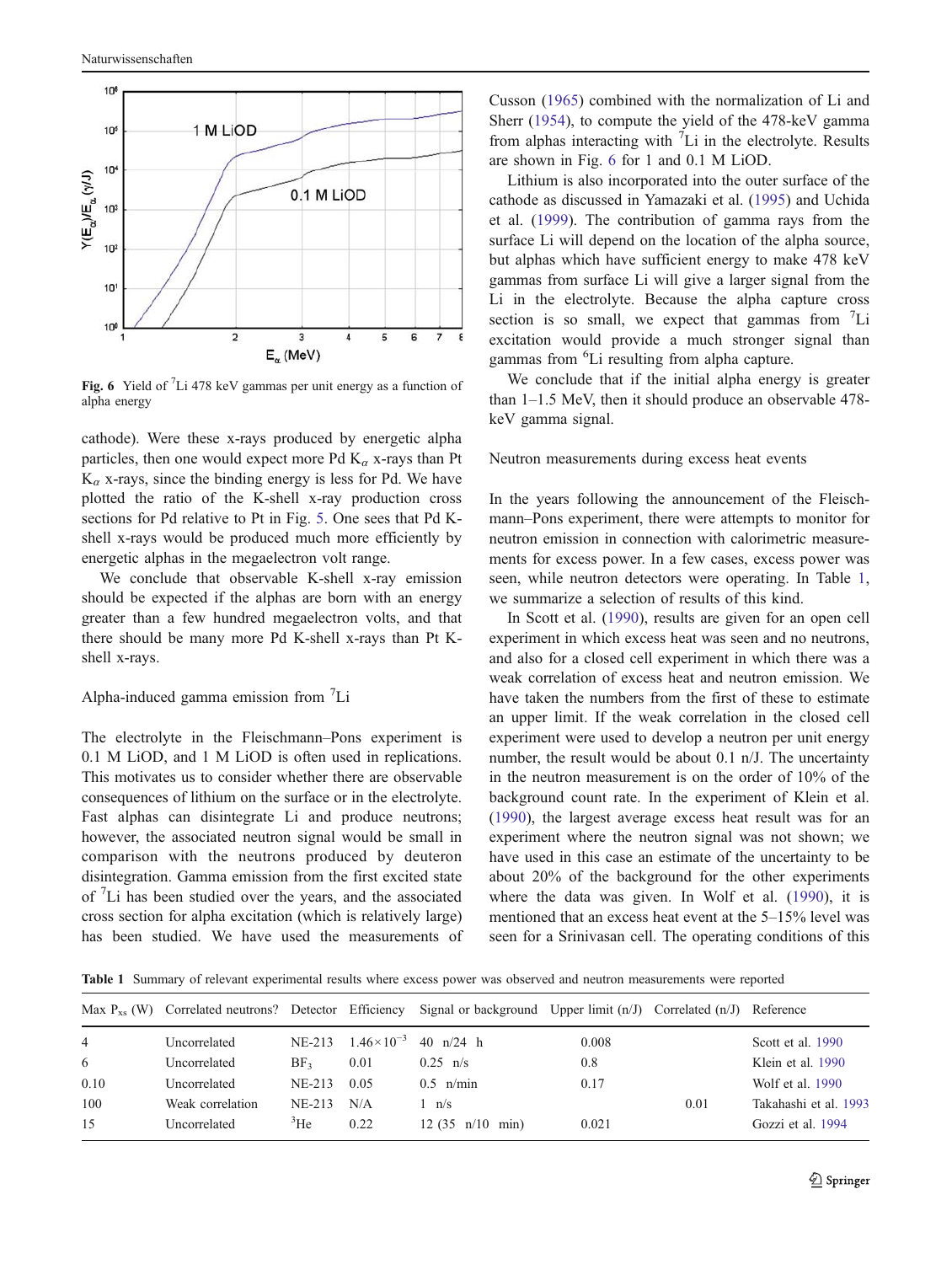kind of cell are discussed by Appleby et al. ([1990\)](#page-6-0); we have taken a representative number of 100 mW which would be consistent with the discussion in the Wolf et al. paper. We have taken the uncertainty to be 10% of the background count rate for our estimate of the upper limit. In the case of Gozzi et al. [\(1994](#page-6-0)), the background count per tube is about 35 per 10 min; we have taken the uncertainty to be 10% of this count rate for our estimate.

There are additional experiments where excess power was observed with neutron detection operative. In experiments described in the Final Report of the National Cold Fusion Institute, excess heat was observed with no correlated neutrons; unfortunately, information as to the detection limit for the neutrons was not given. In Okamoto et al. ([1994\)](#page-6-0), there is a report of excess heat and neutron emission, with at most a weak correlation between the two; once again, we do not have an estimate for the source neutron emission rate in this work. In Aoki et al. ([1994,](#page-6-0) [1998\)](#page-6-0), excess power was observed with no detected increase in the neutron count rate; we do not have an upper limit for the neutron emission rate in this work. Finally, in Yasuda et al. [\(1996](#page-7-0)), experiments are described in which excess heat is seen with no neutron emission.

## X-ray and  $\gamma$ -ray emission correlated with excess heat

There are a small number of observations of excess heat events under conditions where x-rays or gamma rays were monitored. In the experiments reported in Takahashi et al. [\(1995](#page-7-0)), excess heat was observed at the level of 2.5–3 W, while a CdTe x-ray detector was monitoring for x-ray emission. No x-rays were seen; the detector in this case was not very efficient, and it was estimated that about  $10^8$ source x-rays per second would have been required to register a signal. Using a more sensitive detector, Bush and Eagleton reported the observation of  $K_{\alpha}$  x-rays from Pd, Rh, Ag, and Pt from a PdAg alloy correlated with the excess power. In this experiment, the excess power was given as 5.2 W over 64.4 h. About 1,800 Pt  $K_{\alpha}$  x-rays was seen with a detector efficiency of 0.0033, resulting in an estimate of about 1 x-ray/J. In experiments reported in Iwamura et al. [\(1995](#page-6-0)), excess heat was observed uncorrelated with x-ray emission; a dominant Pt  $K_{\alpha}$  was seen in the x-ray spectrum. We are not aware of an observation of the 478-keV <sup>7</sup>Li line correlated or uncorellated with excess power in any Fleischmann–Pons experiment.

# **Discussion**

The single most sensitive indicator for the presence of fast alpha particles in the Fleischmann–Pons experiment is secondary deuteron–deuteron fusion neutrons following

elastic scattering of deuterons by fast alphas. From the computation of the secondary neutron yield and from the experimental results of observations of neutron emission during heat bursts, we are able to estimate an upper limit for the energy of the alpha particles. It is useful to understand the limit from the graphical result in Fig. 7, where we have plotted the results extracted from experiment as points on the yield divided by energy curve. The upper limits correspond to upper limits on alpha energy in the range of 6–20 keV. The result of Takahashi et al. [\(1993](#page-7-0)) showing a weak correlation would imply an alpha energy of about 6.5 keV. We have also indicated in this figure how things would change if we had used different screening energies. One sees that had we used lower screening energies (which are inconsistent with experiment), which would represent a drastic change in the model, the upper limits are not changed by very much.

Note that energetic particles (including alpha particles) are observed at low levels in experiments with PdD (Lipson et al. [2000;](#page-6-0) Mosier-Boss et al. [2007\)](#page-6-0). However, these emissions have not been correlated with excess power, and the amount of energy associated with these particles is lower than the energy production observed in other experiments by more than ten orders of magnitude.

There are two experiments where the Pt  $K_{\alpha}$  appears to have been seen. In these experiments, the implication is that the Pt anode is not participating, and that the Pt on the surface is responsible. If so, this needs to be clarified experimentally. In the experiment of Iwamura et al. ([1995\)](#page-6-0), the x-ray emission is not correlated with neutron emission, which suggests that the Pt  $K_{\alpha}$  is not produced as a result of fast ions. However, further observations are needed before



Fig. 7 Number of secondary neutrons produced per unit energy from deuteron–deuteron fusion reactions with circles indicating upper limits and correlated value for the number of neutrons per joule from experiment (see Table [1](#page-4-0)). Also shown are curves obtained with different values for the screening energy:  $U_e$ =0 eV (lowest curve);  $U_e$ =400 eV (*middle curve*);  $U_e$ =800 eV, corresponding to experiment (upper curve)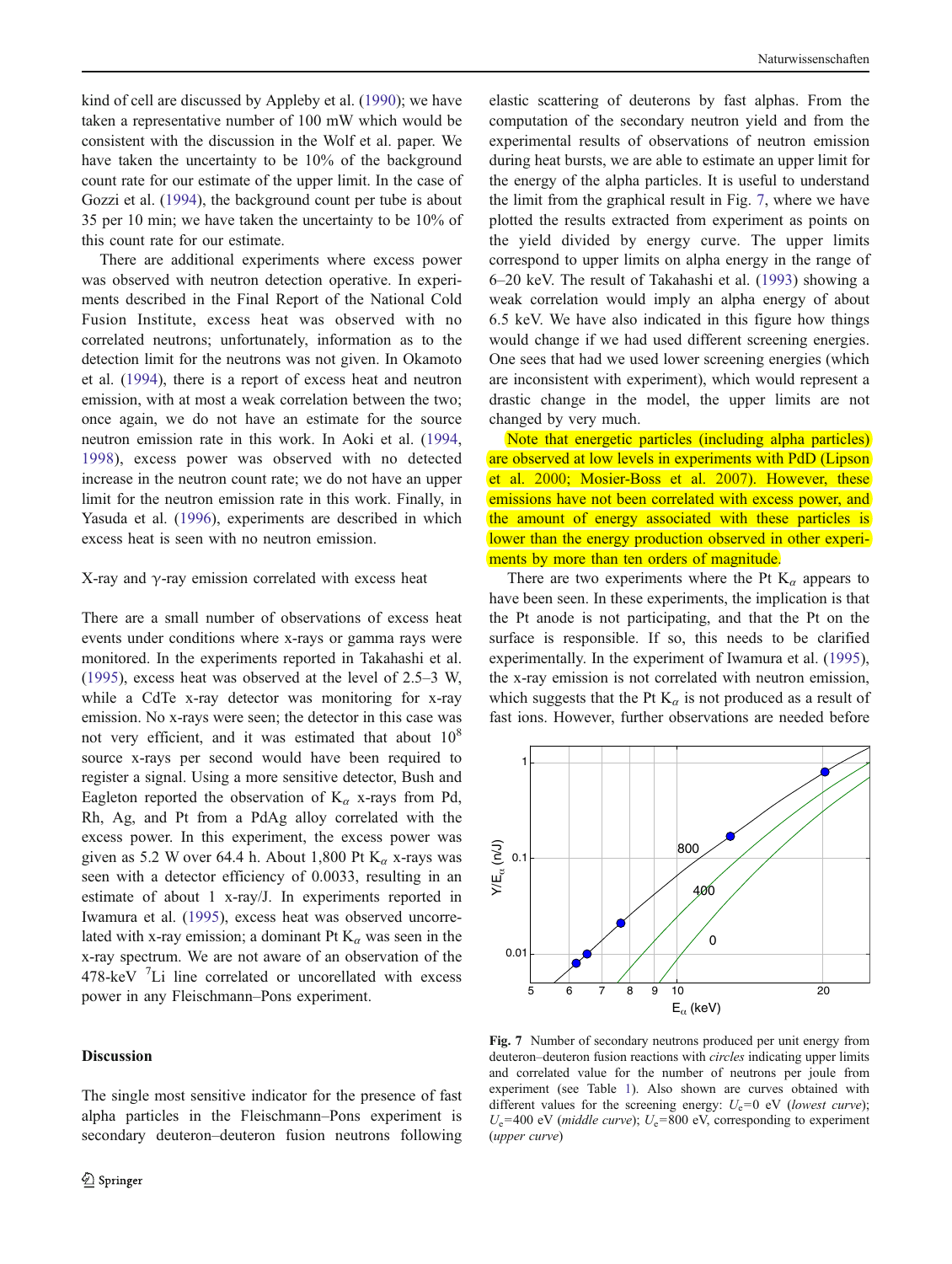<span id="page-6-0"></span>we can be sure. Future experiments in which x-ray, gamma ray, and neutron measurements are carried out in association with excess power measurements have the possibility of clarifying the mechanisms through which the low-level radiation is produced.

# Conclusions

As discussed in the "[Introduction](#page-0-0)", a primary motivation of the computations presented in this work is to better understand the limitations on "hidden" energetic alphas in connection with excess power in the Fleischmann–Pons experiment. The basic conclusion is that as a reaction product, the alpha particle must be born with an energy less than 6.3 to 20.3 keV in order to be consistent with the absence of neutrons between 0.008 and 0.8 n/J as measured in Fleischmann–Pons experiments where excess heat is produced. Measurements of <sup>4</sup>He correlated with energy production in the Fleischmann–Pons experiment suggest that the reaction energy is 24 MeV per helium atom produced. If so, then the experimental results are consistent with the alpha particle having less than 0.1% of the reaction energy.

We are familiar with the reaction energy appearing as kinetic energy of the products in nuclear reactions, which is a consequence of energy and momentum conservation in the equivalent vacuum version of the nuclear system. Although we have not yet learned what the reaction mechanism directly from Fleischmann–Pons experiments, based on the discussion above, we can say that only a small fraction of the reaction energy can be present in the alpha particle at the end of the reaction. Efforts to account for excess energy in the Fleischmann–Pons experiment based on models that involve energetic particles are unlikely to be successful in light of the upper limits discussed here.

#### References

- Aoki T, Kurata Y, Ebihara H, Yoshikawa N (1994) Helium and tritium concentrations in electrolytic cells. Trans Fusion Technol 26:214–220
- Aoki T, Kurata Y, Ebihara H, Yoshikawa N (1998) Search for nuclear products of D+D nuclear fusion. Int J Soc Mat Eng Resour 6:22–25
- Appleby AJ, Kim YJ, Murphy OJ, Srinivasan S (1990) Anomalous calorimetric results during long-term evolution of deuterium on palladium from alkaline deuteroxide electrolyte. Proceedings of the First Annual Conference on Cold Fusion, pp 32–43
- Cusson RY (1965) A study of the elastic and inelastic scattering of alpha particles by lithium-7. PhD thesis. CalTech, California
- Fleischmann M, Pons S, Hawkins M (1989) Electrochemically induced nuclear fusion of deuterium. J Electroanal Chem 261:301–308, errata (1990) 263:187
- Fleischmann M, Pons S, Anderson MW, Li LJ, Hawkins M (1990) Calorimetry of the palladium-deuterium-heavy water system. J Electroanal Chem 287:293–348
- Garcia JD (1971) X-ray production by alpha-particle impact. Phys Rev 4:955–957
- Gozzi D, Caputo R, Cignini PL, Tomellini M, Gigli G, Balducci G, Cisbani E, Frullani S, Garibaldi F, Jodice M, Urciuoli GM (1994) Excess heat and nuclear product measurements in cold fusion electrochemical cells. Proceedings: Fourth International Conference on Cold Fusion 1:(2-1)–(2-31)
- Hagelstein PL, McKubre MCH, Nagel DJ, Chubb TA, Hekman RJ (2005) New physical effects in metal deuterides. Proceedings 11th International Conference on Cold Fusion, pp 23–59
- Henkel RL, Perry JE, Smith KR (1955) Breakup of deuterons on H, T, and <sup>4</sup> He. Phys Rev 99:1050–1052
- Iwamura Y, Gotoh N, Itoh T, Toyoda I (1995) Characteristic x-ray and neutron emissions from electrochemically deuterated palladium. Proceedings of the Fifth International Conference on Cold Fusion 9-13 April 1995, pp 197–200
- Kambara T, Takai M, Nakamura M, Kobayashi S (1978) Deuteron breakup reaction on <sup>4</sup>He. J Phys Soc Japan 44:704-711
- Klein AC, Zahm LL, Binney SE, Reyes JN, Higgeinbotham JF, Robinson AH, Daniels M, Peterson RB (1990) Anomalous heat output from Pd cathodes without detectable nuclear products. American Institute of Physics Conference Proceedings 228:247–261
- Li CW, Sherr R (1954) Inelastic scattering of alpha particles by lithium. Phys Rev 96:389–393
- Lipson AG, Lyakhov BF, Roussetski AS, Akimoto T, Mizuno T, Asami N, Shimada R, Miyashita S, Takahashi A (2000) Evidence for low-intensity D-D reactions as a result of exothermic deuterium desorption from Au/Pd/PdO:D heterostructure. Fusion Technol 38:238–252
- McKubre MCH, Crouch-Baker S, Rocha-Filho RC, Smedley SI, Tanzella FL, Passell TO, Santucci J (1994) Isothermal flow calorimetric investigations of the D/Pd and H/Pd systems. J Electroanal Chem 368:55–66
- Miles MH (2004) Correlation of excess enthalpy and helium-4 production: a review. Proceedings of ICCF 10:123–131
- Miles MH, Hollins RA, Bush BF, Lagowski JJ, Miles RE (1993) Correlation of excess power and helium production during  $D_2O$ and H2O electrolysis using palladium cathodes. J Electroanal Chem 346:99–117
- Miles MH, Bush BF, Lagowski JJ (1994) Anomalous effects involving excess power, radiation, and helium production during D2O electrolysis using palladium cathodes. Fusion Technol 25:478–486
- Mosier-Boss PA, Szpak S, Gordon FE, Forsley LPG (2007) Use of CR-39 in Pd/D co-deposition experiments. EPJ Appl Phys 40:293–303
- Nolette KM, Wiringa RB, Schiavilla R (2001) Six-body calculation of the α-deuteron radiative capture cross section. Phys Rev C 63:024003-1–024003-12
- Okamoto M, Yoshinaga Y, Aida M, Kusunoki T (1994) Excess heat generation, voltage deviation, and neutron emission in  $D_2O$ -LiOD systems. Proceedings: Fourth International Conference on Cold Fusion 2:(3-1)–(3-6)
- Raiola F, Gang L, Bonomo C, Gyürky G, Aliotta M, Becker HW, Bonetti R, Broggini C, Corvisiero P, D'Onofrio A, Fülöp Z, Gervino G, Gialanella L, Junker M, Prati P, Roca V, Rolfs C, Romano M, Somorjai E, Streider F, Terrasi F, Fiorentini G, Langanke K, Winter J (2004) Enhanced electron screening in d(d, p)t for deuterated metals. Eur Phys J A 19:283–287
- Scott CD, Mrochek JE, Scott TC, Michaels GE, Newman E, Petek M (1990) Measurement of excess heat and apparent coincident increases in the neutron and gamma-ray count rates during the electrolysis of heavy water. Fusion Technol 18:103–114
- Shanley PE (1969) Three-body model of <sup>6</sup>Li and deuteron-alphaparticle scattering. Phys Rev 187:1328–1339